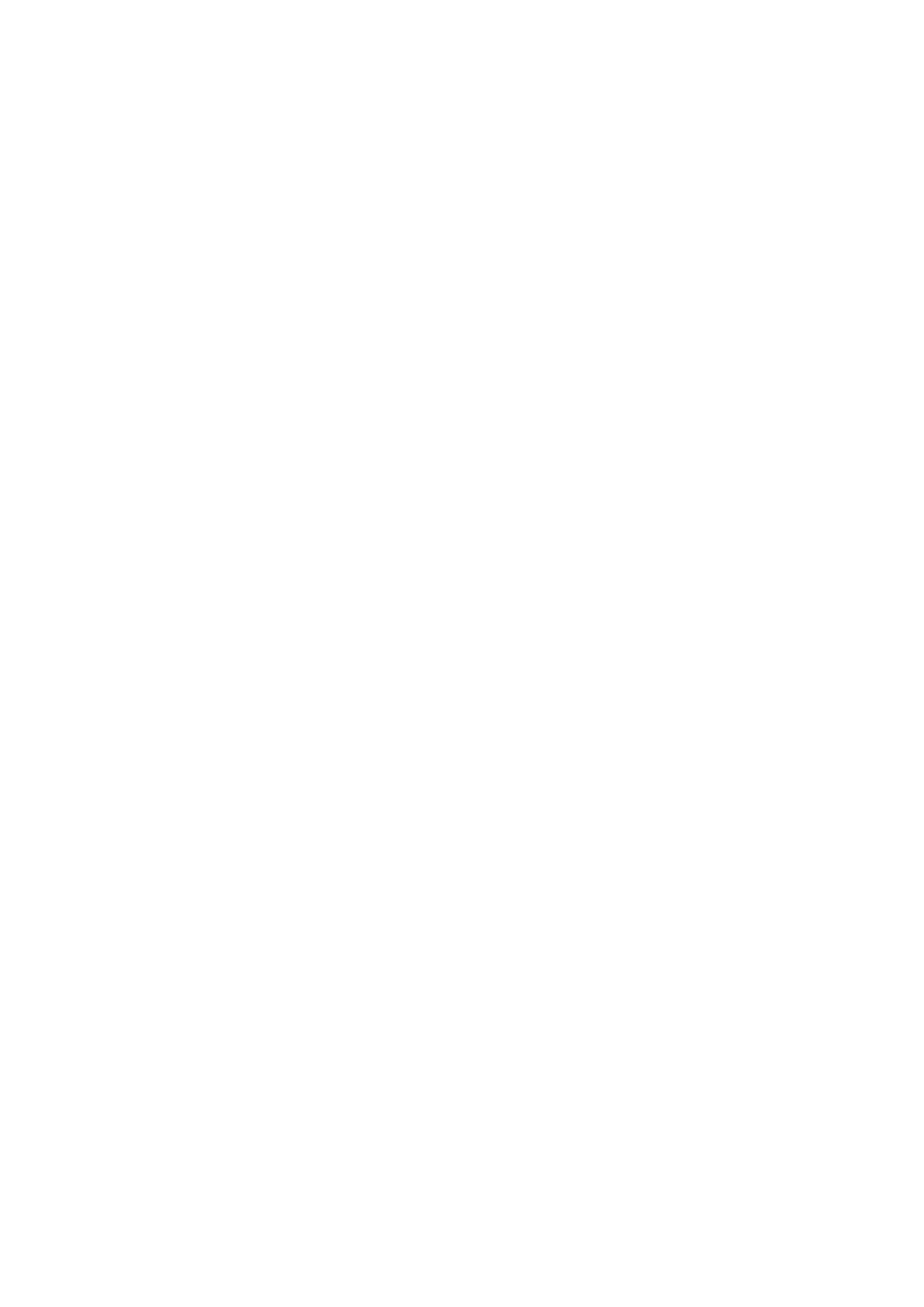# **ADVICE ON BENTHIC CYANOBACTERIA HEALTH RISKS AND COMMUNICATION STRATEGIES IN THE SOUTHLAND REGION**

SUSIE WOOD

Environment Southland

CAWTHRON INSTITUTE 98 Halifax Street East, Nelson 7010 | Private Bag 2, Nelson 7042 | New Zealand Ph. +64 3 548 2319 | Fax. +64 3 546 9464 www.cawthron.org.nz

REVIEWED BY: Xavier Pochon

APPROVED FOR RELEASE BY: Roger Young

#### ISSUE DATE: 13 September 2017

RECOMMENDED CITATION: Wood SA 2017. Advice on benthic cyanobacteria health risks and communication strategies in the Southland region. Prepared for Environment Southland. Cawthron Report No. 3075. 19 p.

© COPYRIGHT: Cawthron Institute. This publication may be reproduced in whole or in part without further permission of the Cawthron Institute, provided that the author and Cawthron Institute are properly acknowledged.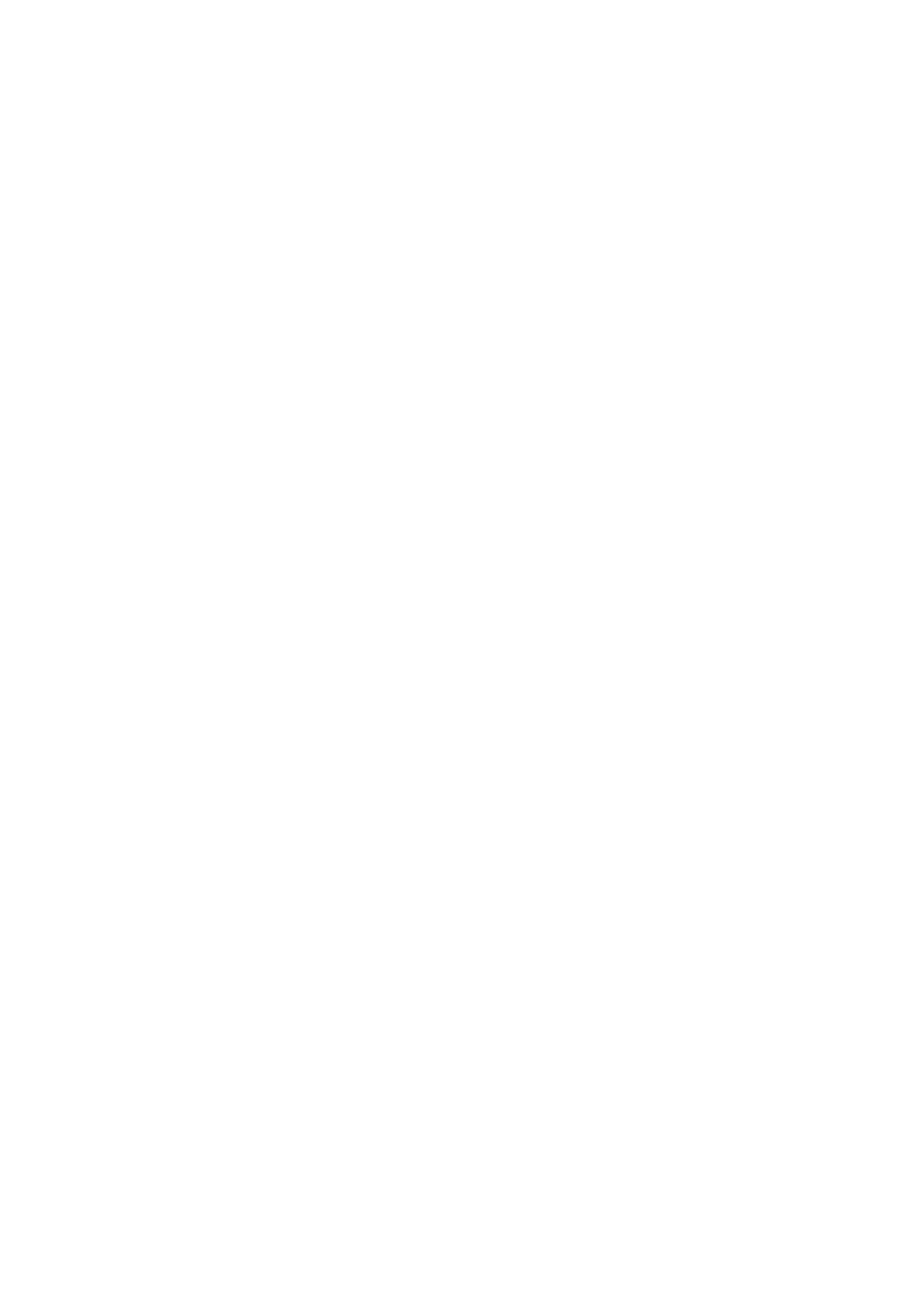### **1. AIM OF THIS REPORT**

Benthic cyanobacteria that produce toxins and form blooms have increased in prevalence in New Zealand rivers in the last decade. Extensive blooms and high toxin concentrations have been reported in several Southland rivers.

The aim of this report is to provide recommendations for:

- Improving communication on how health risks associated with benthic cyanobacteria should be reported to the public, particularly in relation to the consumption of fish and the provision of stock drinking water.
- Reporting frameworks to ensure that actions are efficient and effective.

### **2. BENTHIC CYANOBACTERIA AND HEALTH RISKS**

#### **2.1. What are benthic cyanobacteria and cyanotoxins?**

Benthic cyanobacteria grow attached to substrates in aquatic systems. Benthic cyanobacteria occur in low concentrations in most aquatic ecosystems; however, when environmental conditions are favourable, cells can multiply rapidly and form benthic blooms.

Some cyanobacterial species produce natural toxins, known collectively as cyanotoxins. Cyanotoxins have a very broad range of toxicity mechanisms. Those currently described include hepatotoxic, neurotoxic, dermatotoxic and protein synthesis inhibition (Chorus and Bartram 1999). Based on their chemical structure, cyanotoxins can be divided into three broad groups; cyclic peptides (microcystins and nodularins), alkaloids (cylindrospermopsins, anatoxins and saxitoxins) and lipopolysaccharides. Cyanotoxins are a threat to humans when consumed in drinking water supplies or by contact during recreational activities. They can also have negative effects on terrestrial animals and aquatic organisms.

Benthic cyanobacteria in New Zealand are known to produce anatoxin-a and homoanatoxin-a (hereafter called anatoxins), microcystins, nodularin and saxitoxins (Table 1). A more detailed description of the national distribution of these toxins is given in Wood et al. (2015). By far the most common bloom-forming, toxin-producing benthic cyanobacteria in New Zealand is *Phormidium* (McAllister et al. 2016). *Phormidium* forms thick black-brown cohesive mats that may cover many kilometres of the riverbed and it commonly produces anatoxins. Although usually dominated by *Phormidium*, these mats also contain other organisms including bacteria, other cyanobacteria, diatoms and to a lesser extent, green algae (Harland et al. 2014; Brasell et al. 2015). *Phormidium* mats are commonly associated with cobble-bedded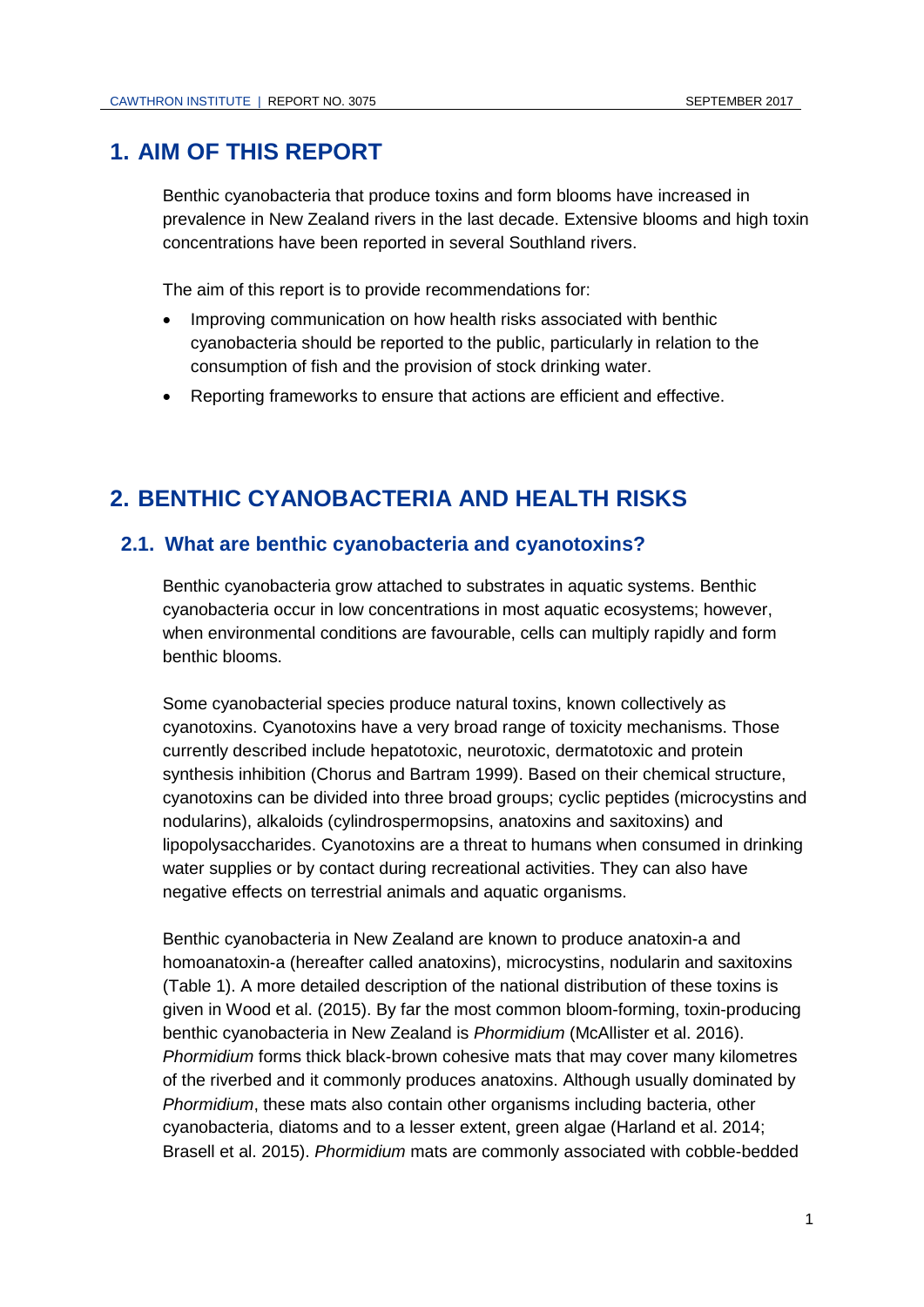rivers in New Zealand; however, under stable flow conditions they also grow in rivers with fine substrate. Extensive mats have also been identified on the bottom of lakes (Wood et al. 2012a), and in farm ponds (Wood et al. 2016).

Anatoxin concentrations in *Phormidium* mats can vary dramatically both spatially and temporally. Wood et al. (2012b) demonstrated that this variability is partly due to differences in the relative abundance of toxic and non-toxic strains within a mat, and differences in the amounts of toxin each strain produces.

Table 1. Summary of known toxin-producing benthic cyanobacterial species in New Zealand. Taxa/cyanotoxin in bold letters are known toxin producers/toxins in the Southland region.

| Genus/species           | Cyanotoxin                                          |
|-------------------------|-----------------------------------------------------|
| Nostoc commune          | Microcystins*1                                      |
| Oscillatoria sp.        | Anatoxin-a <sup>*</sup> , microcystins <sup>*</sup> |
|                         | Anatoxin-a*3, homoanatoxin-a*3,                     |
| Phormidium sp.          | dihydroanatoxin-a <sup>*3</sup> ,                   |
|                         | dihydrohomoanatoxin-a*3                             |
| <i>Planktothrix</i> sp. | Microcystins*4                                      |
| Scytonema cf. crispum   | Saxitoxins*5                                        |
| Unknown species         | Nodularin <sup>*6</sup>                             |

\*This result was obtained from testing environmental samples. 1. Wood et al. 2006, 2. Hamill 2006, 3. Heath et al. 2010, 4. Wood et al. 2010, 5. Smith et al. 2012, 6. Wood et al. 2012a.

#### **2.1.1. Benthic cyanobacteria in Southland**

Sudden deaths of dogs were reported at the Mataura River (Southland) in 1999 and 2000. Benthic *Oscillatoria* sp. mats were collected and mouse bioassays confirmed their high toxicity (death within 5 minutes; Hamill 2001). Detailed taxonomic identification of the causative species was not undertaken. Oscillatoriales are notoriously difficult to identify based on morphology alone, and it is likely that the *Oscillatoria* sp. documented in this study was *Phormidium.* 

Heath and Wood (2010) reviewed *Phormidium* cover and anatoxin data from five rivers (Oreti, Makarewa, Waikaia, Mataura, Aparima) that had been sampled weekly (Oreti, Makarewa) or monthly in the summer of 2009/10. Anatoxins were detected at the Oreti, Waikaia and Mataura sites. The highest were at the Oreti River  $(0.71 \text{ mg kg}^{-1}$  dried weight  $[dw]$ ).

Wood and Puddick (2017) collected samples from the Mataura River (at the Seaward Downs site) every two to three hours over a 26-hour sampling period. The following samples were collected: unfiltered water samples which were assessed for total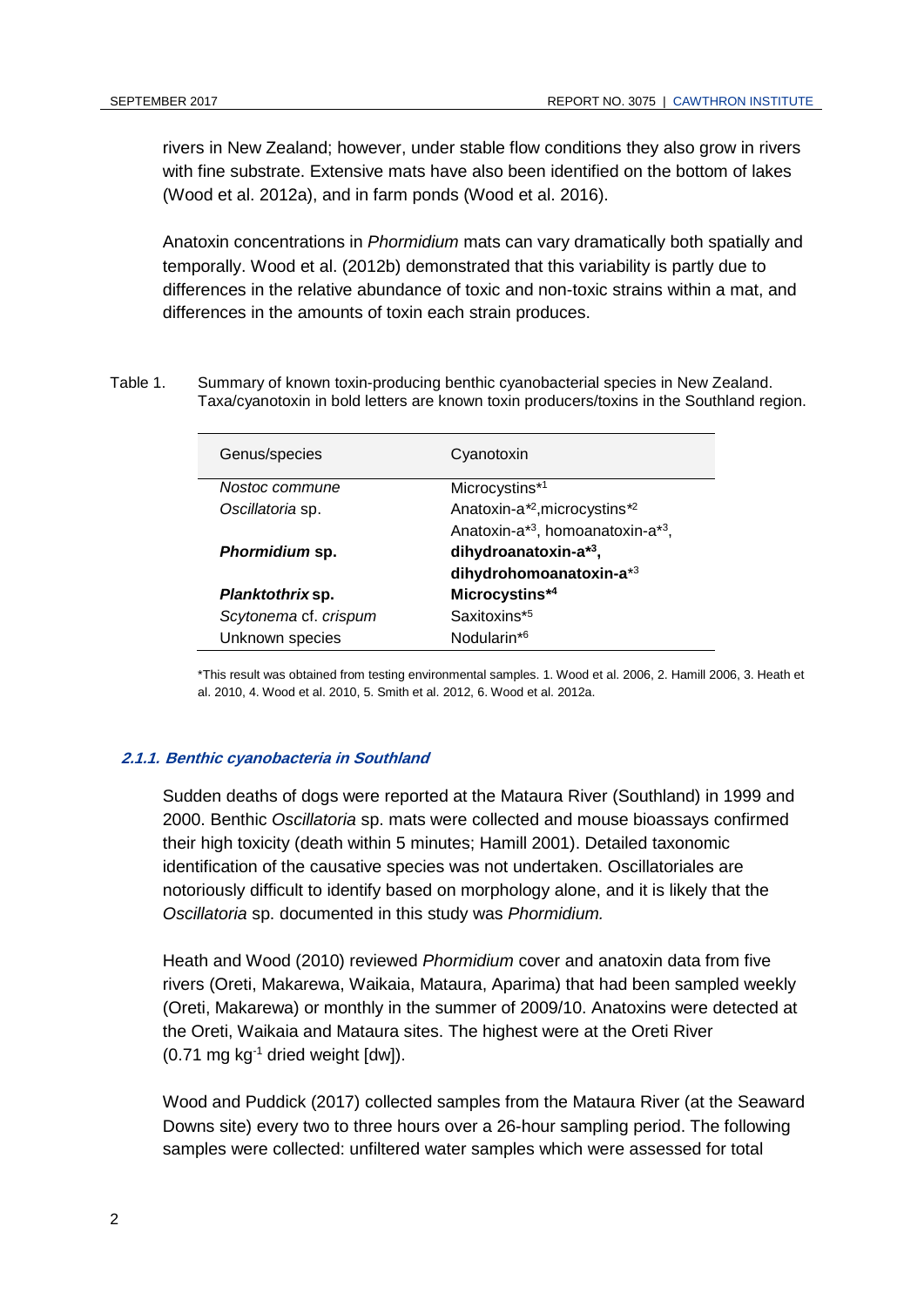anatoxins (i.e. including toxin contained within cells of *Phormidium* in the water column and dissolved toxins); filtered water samples which were analysed for dissolved toxins; Solid Phase Absorbent Tracking Technology (SPATT) bags which were used to collect time-integrated toxin samples; and 15 mat samples. At the time of sampling *Phormidium* mats covered > 50% of the substrate, and the bloom appeared to continue for many kilometres upstream from the sampling site [\(Figure 1A](#page-6-0), 1B). Anatoxin concentrations in *Phormidium* mat samples were extremely high. The highest value (1,684 mg kg $^{-1}$  dw]) was over twice that recorded previously in a nationwide collation of data (McAllister et al. 2016). Anatoxins were detected in all water and SPATT samples. The majority of the toxins detected in the water samples were dissolved, which corroborated the microscopic analysis where very few *Phormidium* cells were observed.

On the margins of the Mataura River at the Seaward Downs site where water velocity was slow, thin green cyanobacterial mats were observed [\(Figure 1C](#page-6-0)). Analysis of these samples showed they were dominated by *Planktothrix* sp. and contained microcystins (Wood and Puddick, unpublished data).



<span id="page-6-0"></span>Figure 1. *Phormidium* sp. (A, B), and *Planktothrix* sp. (C) mats at the Seaward Downs sampling site at the Mataura River.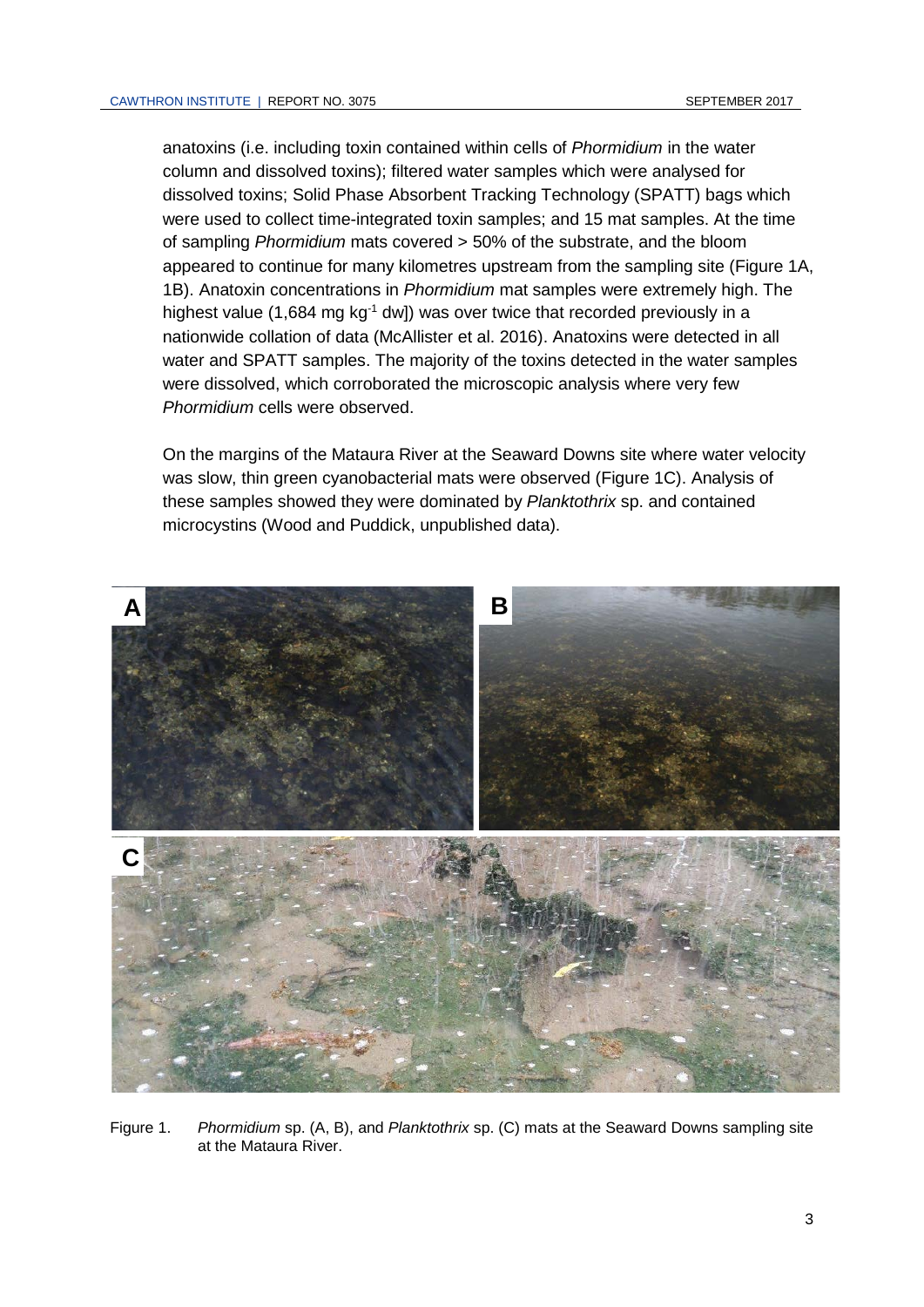As part of the initial site selection for the Wood and Puddick (2017) study samples from three other sites were analysed. The data given here are presented in wet weight; all other data in this report are in dry weight. The values would be higher if the samples had been dried. Results were; Aparima River, no toxin were detected; Mataura River at Gore, total anatoxin = 2.4 mg kg<sup>-1</sup> wet weight (ww); and the Mimihau Stream at Wyndham, total anatoxin =  $0.003$  mg kg<sup>-1</sup> ww.

Wood and Puddick (2017) undertook a very preliminary assessment of the potential for anatoxin to bioaccumulate in three freshwater species at the Mataura River Seaward Down site; the mayfly *Deleatidium* sp., the freshwater snail *Potamopyrgus antipodarum*, and an unknown Platyhelminthes (flatworm) species. Specimens were maintained in river water for 24 hrs (to purge digestive tracts of food and possible *Phormidium* cells), and washed five times in Milli-Q water, and analysed for anatoxins. All samples were positive. Because the data are preliminary and the method is not yet validated they do not provide actual toxin concentrations.

### **2.2. Risks to recreational users and drinking water supplies**

The remainder of this report focuses on *Phormidium* and anatoxins as these are currently considered the cyanobacteria/toxins that pose the greatest risk to humans and animals in Southland.

Anatoxins mimic the action of acetylcholine at neuromuscular nicotinic receptors of the post-synaptic membrane at the neuromuscular junction [\(Figure 2\)](#page-8-0). During normal muscle activity, acetylcholine is released from vesicles of the motor neurons at the neuromuscular junction (axon terminal, [Figure 2\)](#page-8-0). It then binds to the acetylcholinereceptors on the postsynaptic muscle cell, opening sodium ion channels, allowing for sodium ion influx from the synaptic cleft and thereby triggering muscle cell contraction [\(Figure 2\)](#page-8-0). Extracellular acetylcholinesterases degrade acetylcholine thereby preventing overstimulation of the muscle cells and consequent muscle fatigue. Anatoxins are not degraded by cholinesterase and in its presence muscle cells continue to be stimulated, causing muscular twitching, fatigue, and paralysis. Animals that have consumed the toxins usually die of respiratory arrest.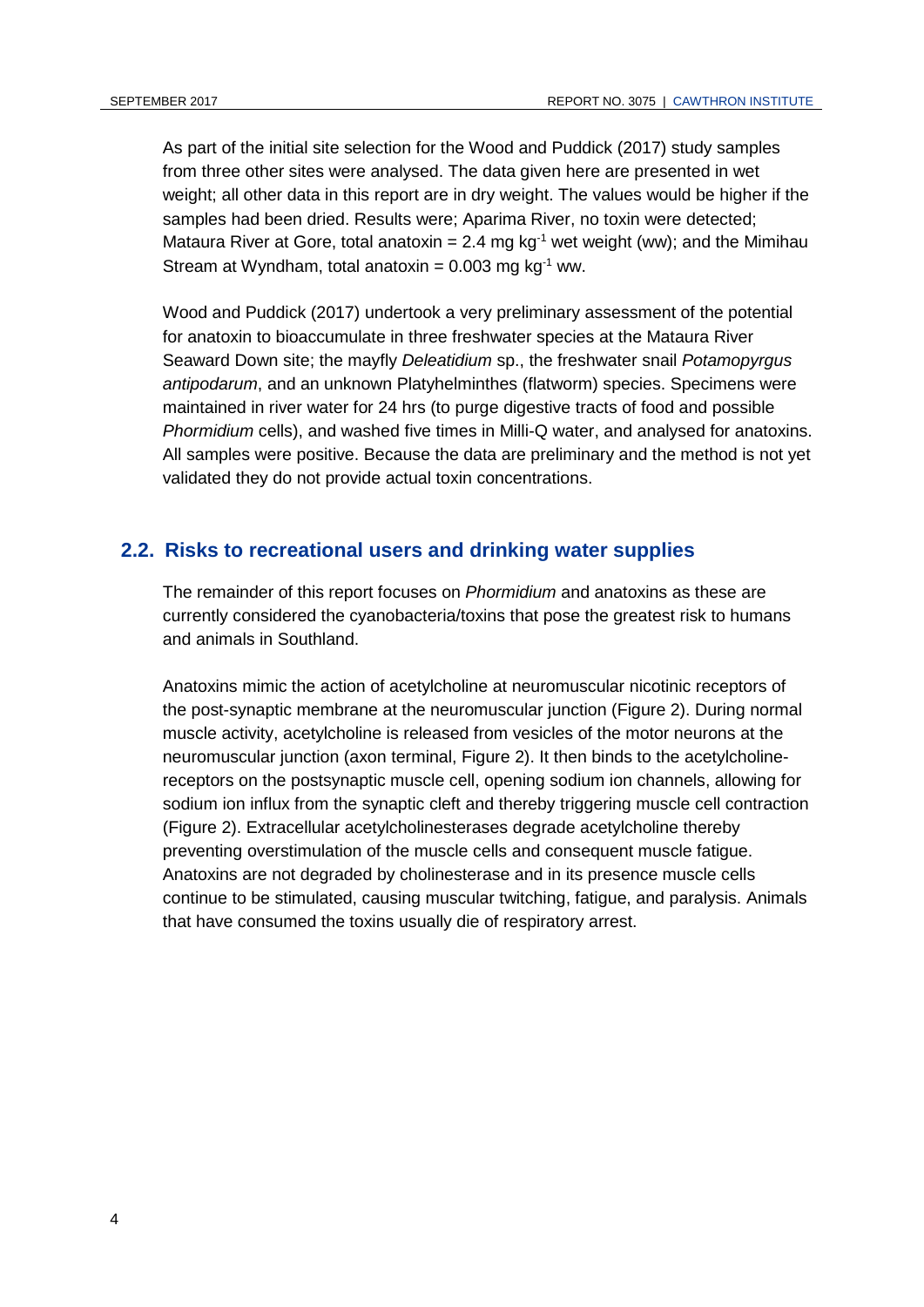

<span id="page-8-0"></span>Figure 2. Schematic representation of the mode of action of anatoxin-a/homoanatoxin-a. From [Valério](http://www.mdpi.com/search?authors=Elisabete%20Val%C3%A9rio) et al*.* (2010).

The greatest risk to human and terrestrial animals comes from the ingestion of *Phormidium* mats. Although anatoxins are often detected in low concentrations in river water (Wood and Puddick 2017) large amounts would need to be consumed to ingest a lethal dose. In contrast, the toxins can be highly concentrated in the mats.

Although intentional ingestion of mats by adults is unlikely, small sections of welldeveloped mats continually slough off rocks, and float down the river. These could be accidentally ingested while partaking in recreational activities, i.e., swimming, in the river. Additionally, simultaneous mass autogenic detachment of *Phormidium* mats can occur. During these events, large sections of mats detach and float down river, often accumulating on the river's edge. The likelihood of contact and therefore ingestion of *Phormidium* mats will markedly increase during mass detachment events.

There are also certain user groups that may be more likely to come in contact with or ingest *Phormidium* mats than others, or the consequences for some groups may be more severe if they do. These groups include children, tourists or people from culturally and linguistically diverse backgrounds, and the elderly or those with existing medical conditions (NHMRC 2008).

Children usually spend more time in the water than adults and are therefore more likely to swallow water or benthic cyanobacterial mats, either intentionally or unintentionally (WHO 2003). A small number of children aged 1 to 6 have an eating disorder known as pica. This is characterised by persistent and compulsive cravings (lasting 1 month or longer) to eat non-food items, such children may be more prone to consuming *Phormidium* mats.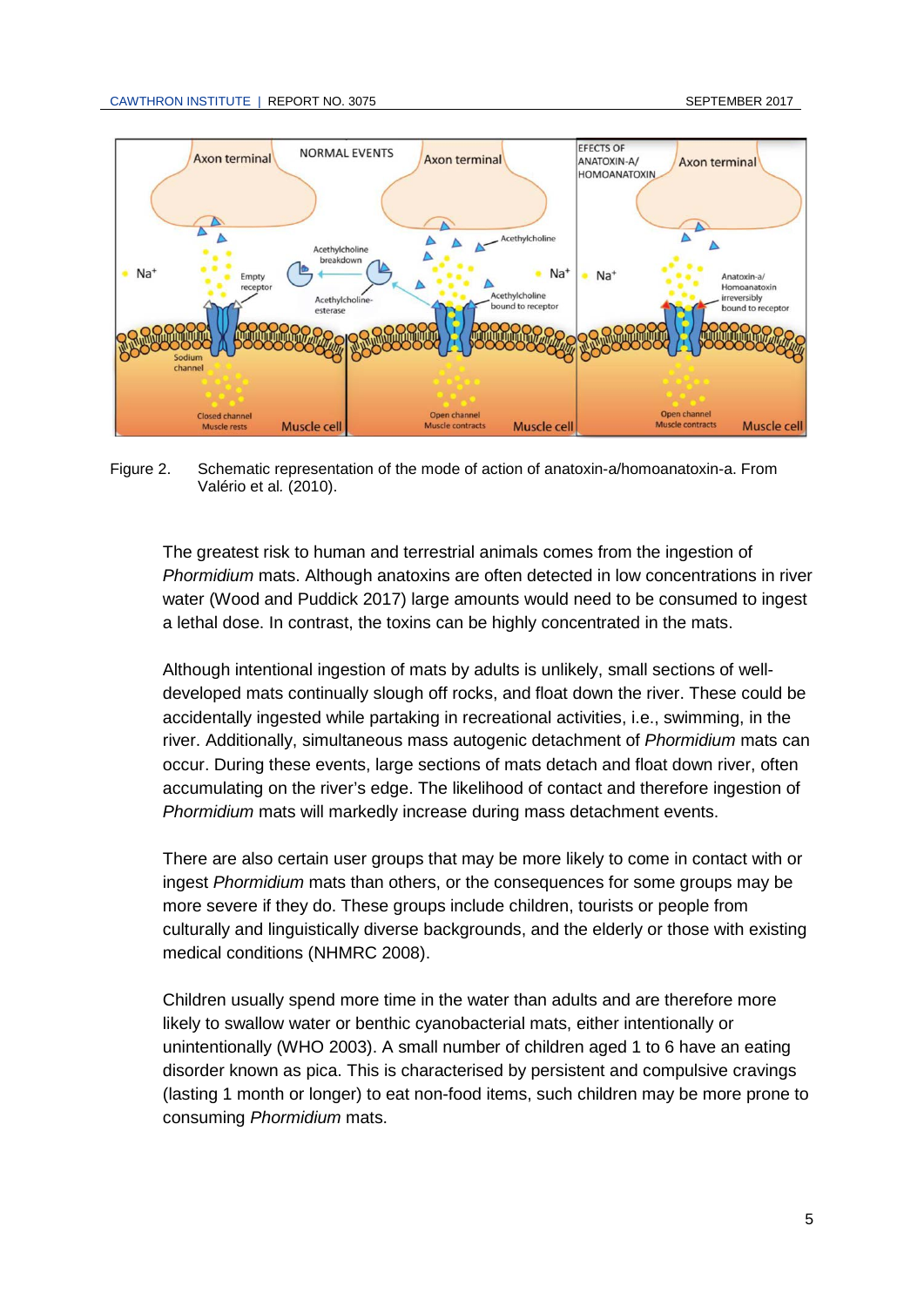Tourists and people from culturally and linguistically diverse backgrounds may be unaware of the risks posed by *Phormidium* mats, and may not understand warning signs.

Although the likelihood of ingestion by elderly is not elevated, the consequence if they do consume *Phormidium* mats may be more severe. In regard to anatoxin, people with pre-existing peripheral or central nervous neuropathies or predispositions for neuropathies (e.g*.* familial Amyotrophic Lateral Sclerosis) may have a higher susceptibility than healthy individuals.

The following is recommended as advice to the public.

It is not safe to swim in rivers with toxic algae\* mats. Avoid any skin contact with the water and avoid swallowing the water. The greater the amount of toxic algae and the longer the time spent in the water, the more severe the symptoms are likely to be. Wearing a wetsuit will not protect you and may cause severe irritation around the collar and cuffs. Be particularly vigilant with young children, especially when they are playing at the edge of rivers where floating mats may accumulate.

*\* It may be more appropriate to use the terms 'cyanobacteria' or 'toxic algae' rather than 'Phormidium' when providing advice to the public as this general terminology is easier to understand. The Greater Wellington Regional Council has found the use of 'toxic algae' is the easiest for the public to relate to.*

No data are available on the chronic oral toxicity of anatoxins. Because they appear to irreversibly bind to the nicotinic acetylcholine-receptors, chronic neurotoxicity is a potential risk. For this reason, although it is unlikely that a lethal dose will be consumed from drinking water, it is advisable to use alternative water supplies when toxic *Phormidium* mats are present. Anatoxins are not removed by boiling, by using normal filter systems, or by adding household disinfectants. There are a range of water treatment systems that can remove anatoxins, but a review of these is beyond the scope of this report.

The following is recommended as advice to the public.

It is not safe to drink water containing toxic algae. Toxins are not removed by boiling, using normal filter systems, or by adding household disinfectant.

#### **2.3. Risks from consuming aquatic organisms**

With the exception of the preliminary study in the Mataura River (Section 2.1.1), the accumulation of anatoxin in aquatic organisms has not been investigated in New Zealand. There is an urgent need to undertake further research to assess the effects of anatoxins on a variety of freshwater species, to validate the toxin extraction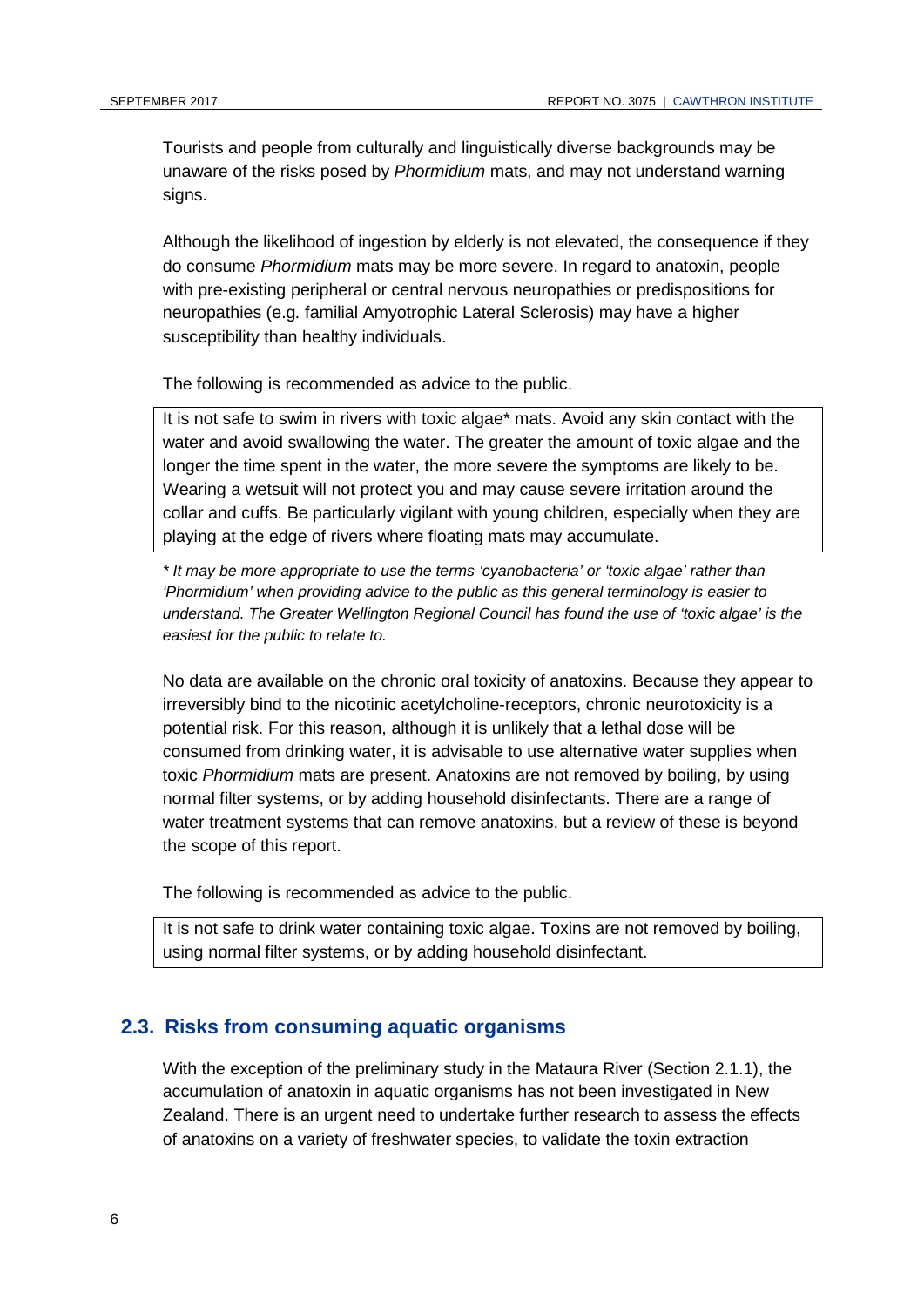methods for use on freshwater species, and to investigate the accumulation of anatoxins in freshwater species, in particular edible taxa, e.g. trout.

An increasing number of overseas studies have demonstrated that anatoxin can accumulate in aquatic organisms. Osswald et al. (2007) placed juvenile carp (*C. carpio*) in water contaminated with extracts of an anatoxin-producing strain. After 96 hours of exposure, minor levels (0.005–0.073  $\mu$ g g<sup>-1</sup>) were found to have accumulated in the fish. In a similar experiment, blue mussels (*Mytilus galloprovincialis*) were exposed to water contaminated with extracts of an anatoxinproducing strain and accumulation and depuration monitored (Osswald et al. 2008). Anatoxin was detected in the digestive tract, muscles and foot. One day after beginning the depuration, no toxin could be detected, suggesting it is actively detoxified (Osswald et al. 2008).

Osswald et al. (2011) exposed juvenile rainbow trout (*Oncorhynchus mykiss*) to three concentrations of anatoxin for 96 hr. All fish accumulated the toxin. The fish body concentrations of the toxin were higher than the corresponding water concentrations. This suggest that rainbow trout can bioconcentrate anatoxin, even during short-term exposures and this process may considerably increase the risk of accumulating high levels of anatoxin in the natural environment through transfer up the food web. Further evidence to show that fish can accumulate anatoxin in the wild comes from a fouryear study in a lake experiencing blooms containing anatoxin (Pawlik-Skowrońska et al. 2012). Anatoxins were detected in the liver and muscles of the omnivorous roach (*Rutilus rutilus*), Prussian carp (*Carassius gibelio*) and perch (*Perca fluviatilis*). The author suggests that the accumulation of anatoxin in fish muscles is likely through the food chain. The same research group also showed that anatoxin accumulate in the fly *Chironomus* sp. inhabiting a lake with a bloom of planktonic anatoxin-producing cyanobacteria (Oporowska et al. 2014).

The following is recommended as advice to the public.

Aquatic organisms from water bodies with toxic algal blooms should only be eaten occasionally (less than 1 meal per week). Consumers should avoid eating the liver and other organs, as this is where the accumulation of toxins may be greatest. Fish may taste earthy due to other compounds produced by the toxic algae; there is no relationship with taste and the concentration of toxins. Contact with the water should be avoided while fishing/harvesting and all organisms should be washed in clean water.

#### **2.4. Risks to pets, wildlife and stock**

Anatoxins have been associated with poisonings and deaths of livestock, dogs and ducks after ingestion of cyanobacterial material and/or exposure to water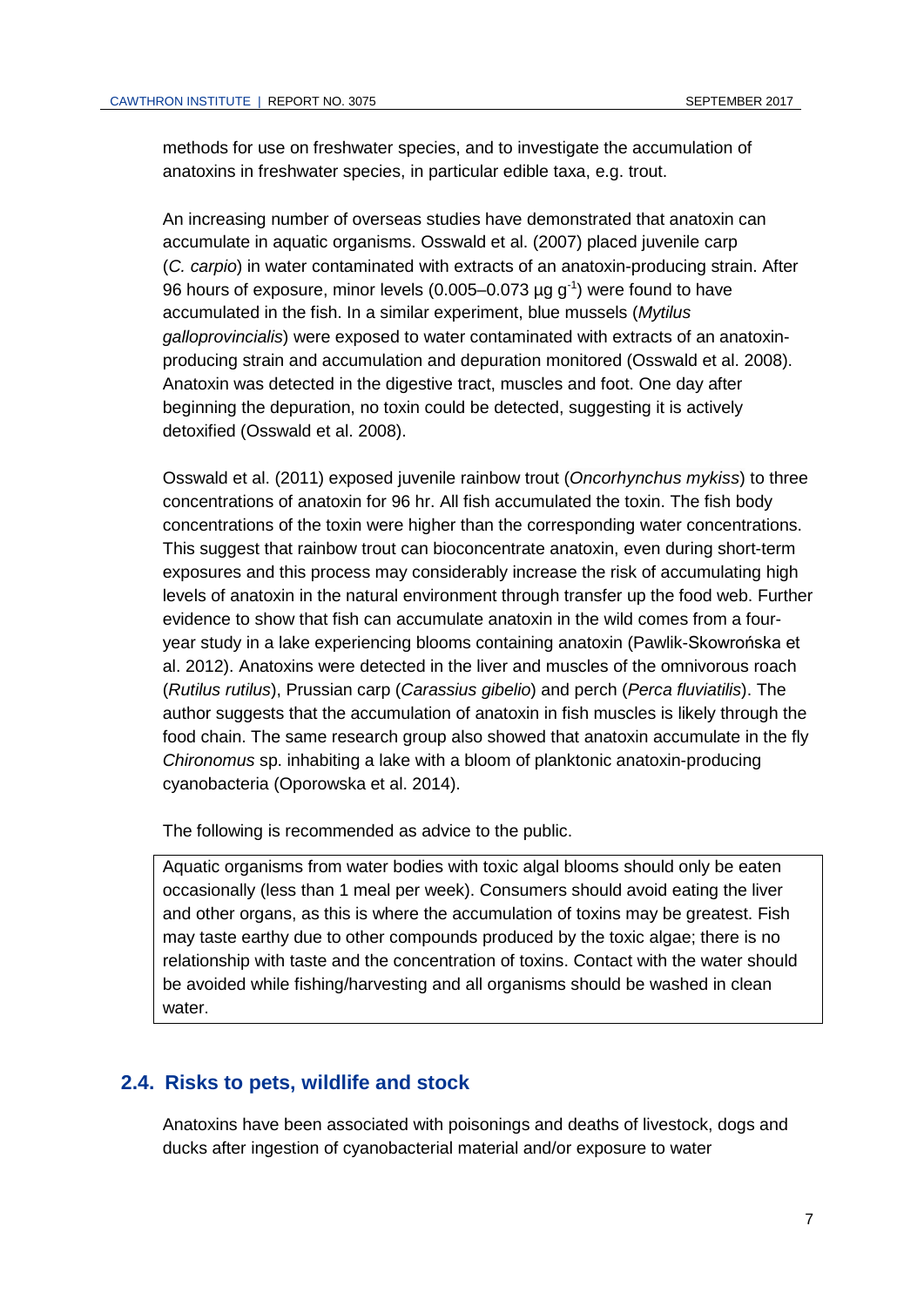contaminated with anatoxins (Carmichael and Gorham 1978; Edwards et al. 1992; Faassen et al. 2012; Backer et al. 2013). Quantitative exposure data are not provided but clinical signs are generally reported as neurologic and deaths due to respiratory paralysis.

In New Zealand dogs seems particularly susceptible to poisoning possibly because they are attracted to the earthy musty smell of *Phormidium* mats. Dogs like to scavenge and play near water increasing the likelihood of coming in to contact with the mats and eating them.

To date no studies have been undertaken to investigate whether anatoxins accumulate in larger terrestrial animals. A study using the hepatotoxic cyanotoxin microcystin showed that when cattle consume sub-lethal doses of microcystins, the toxins could not be detected in their milk (Orr et al. 2001)

Where possible if the water supply for the stock drinking water contains toxic benthic *Phormidium* mats, an alternative water supply should be found. It is unlikely that a lethal dose will be consumed from dissolved toxins in the water, but small mat fragments may accumulate in the supply and either be consumed or die in the trough, releasing pulses of toxins into the water supply.

The following is recommended as advice to the public.

Keep your dogs (and other pets) out of the water and most importantly, ensure they do not eat any algal material in the water or at the water's edge.

Where possible find an alternative water supply for stock. Check stock drinking water regularly for the presence of toxic algal mats.

### **2.5. What to do if potential irritation or poisoning occurs**

In humans, skin contact with *Phormidium* can cause irritation of the skin, eyes, nose and mouth, and if swallowed, can cause vomiting, diarrhoea, abdominal pain, cramps, nausea and potentially death if a lethal dose is consumed.

The following is recommended as advice to the public.

Anyone who suspects they are experiencing a reaction due to contact with toxic algae should seek urgent medical attention and advise the doctor of the potential exposure to toxic algae and ask them to notify Regional Public Health.

If a dog or other animal is suspected to have consumed *Phormidium*, a vet should be contacted immediately. In extreme cases death can occur within 30 minutes after the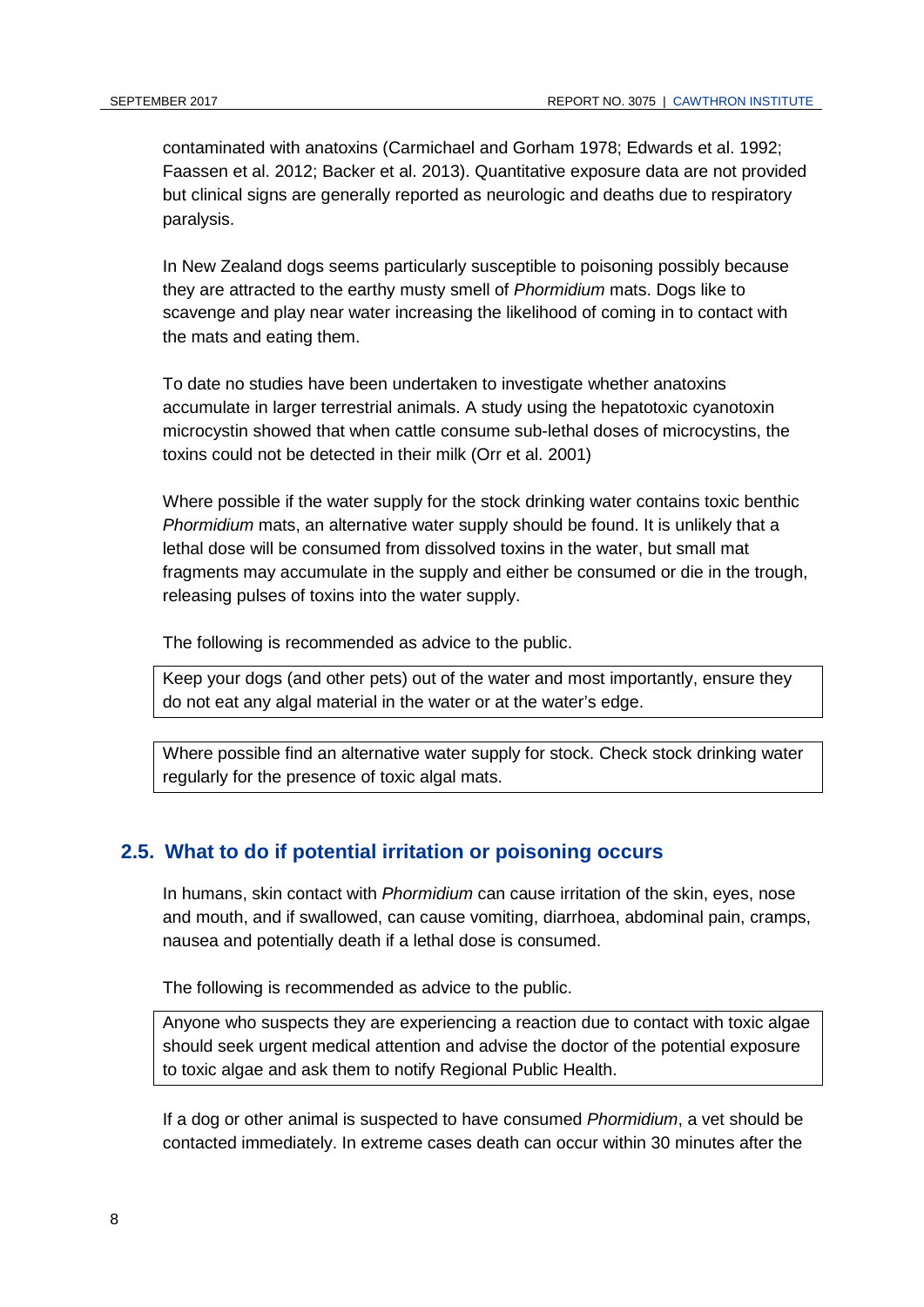first signs of poisoning appear. In some cases animals can be treated using activated carbon, stomach pumping and assisted respiration. The following is recommended as advice to the public.

If a dog or other animal is suspected to have consumed toxic algae, a vet should be contacted immediately.

### **3. MONITORING**

### **3.1. Phormidium monitoring**

Regular monitoring should be undertaken at sites where *Phormidium* blooms are known to occur, where the public uses the river or adjacent land for recreational activities, or where the river is used as a drinking water supply.

It is recommended that the site survey method given in the New Zealand Guidelines for Managing Cyanobacteria in Recreational Fresh Waters (Ministry for the Environment and Ministry of Health 2009) be followed. Full details are given in the guidelines, but briefly it involves surveying four transects, positioned at right angles to the water's edge and extending to a depth of 0.6 m. The abundance of *Phormidium*  mats is assessed at five points along each transect using a bathyscope. The average percent cover of *Phormidium* at each site is then calculated and used to identify the appropriate alert level [\(Table 2\)](#page-13-0). At each level a series of monitoring and management actions are provided which regulators can use for a graduated response to the onset and progress of a cyanobacterial bloom or to respond to an unexpected cyanobacterial event.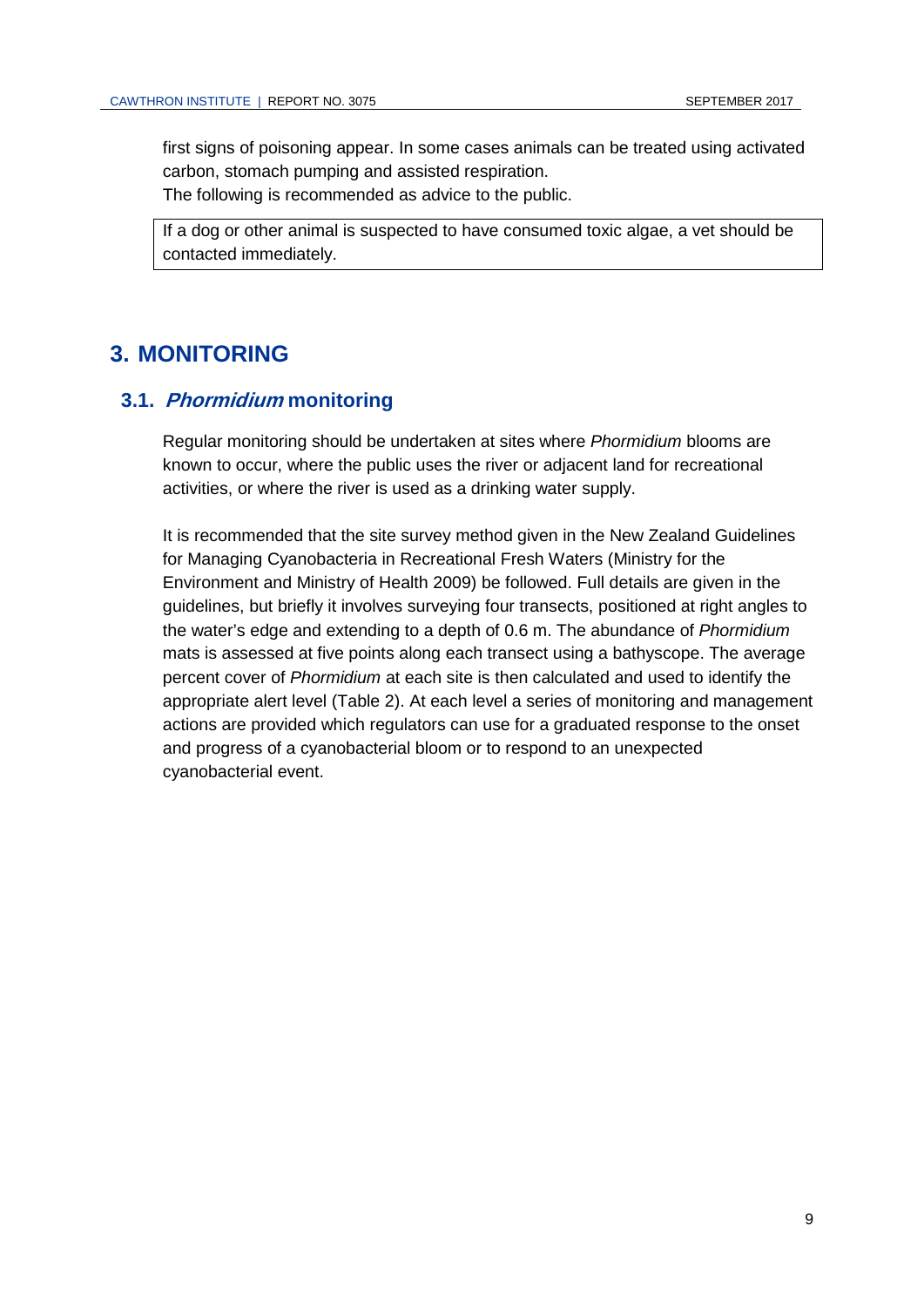<span id="page-13-0"></span>Table 2. Alert-level framework for benthic cyanobacteria (adapted from Ministry for the Environment and Ministry of Health 2009).

| Alert level <sup>a</sup>                                                                                                                                                                                                                                                                                                                                                                  | <b>Actions</b>                                                                                                                                                                                                                                                                                                                                                                                                                                                                                                                                                                                  |
|-------------------------------------------------------------------------------------------------------------------------------------------------------------------------------------------------------------------------------------------------------------------------------------------------------------------------------------------------------------------------------------------|-------------------------------------------------------------------------------------------------------------------------------------------------------------------------------------------------------------------------------------------------------------------------------------------------------------------------------------------------------------------------------------------------------------------------------------------------------------------------------------------------------------------------------------------------------------------------------------------------|
|                                                                                                                                                                                                                                                                                                                                                                                           |                                                                                                                                                                                                                                                                                                                                                                                                                                                                                                                                                                                                 |
| Surveillance (green mode)<br>Up to 20% coverage <sup>b</sup> of potentially toxigenic<br>cyanobacteria attached to substrate.                                                                                                                                                                                                                                                             | • Undertake fortnightly surveys between spring and<br>autumn at representative locations in the water body<br>where known mat proliferations occur and where<br>there is recreational use.                                                                                                                                                                                                                                                                                                                                                                                                      |
| Alert (amber mode)<br>20-50% coverage of potentially<br>toxigenic<br>cyanobacteria attached to substrate.                                                                                                                                                                                                                                                                                 | • Notify the public health unit.<br>• Increase sampling to weekly.<br>• Recommend erecting an information sign<br>that<br>provides the public with information<br>the<br><b>on</b><br>appearance of mats and the potential risks.<br>• Consider increasing the number of survey sites to<br>enable risks to recreational users to be more<br>accurately assessed.<br>• If toxigenic cyanobacteria dominate the samples,<br>testing for cyanotoxins is advised. If cyanotoxins are<br>detected in mats or water samples, consult the testing<br>laboratory to determine if levels are hazardous. |
| Action (red mode)<br>Situation 1: Greater than 50% coverage of<br>potentially toxigenic cyanobacteria (see Table 1)<br>attached to substrate; or<br>Situation 2: up to 50% where potentially toxigenic<br>cyanobacteria are visibly detaching from the<br>substrate, accumulating as scums along the<br>river's edge or becoming exposed on the river's<br>edge as the river level drops. | • Immediately notify the public health unit.<br>• If potentially toxic taxa are present then consider<br>testing samples for cyanotoxins.<br>• Notify the public of the potential health risks.                                                                                                                                                                                                                                                                                                                                                                                                 |

- a The alert-level framework is based on an assessment of the percentage of river bed that a cyanobacterial mat covers at each site. However, local knowledge of other factors that indicate an increased risk of toxic cyanobacteria (e.g., human health effects, animal illnesses, prolonged low flows) should be taken into account when assessing a site status and may, in some cases, lead to an elevation of site status (e.g., from surveillance to action), irrespective of mat coverage.
- b A description on how to undertake a site survey is provided in the guidelines.

## **4. COMMUNICATING RISK**

After several years of developing a communication plan the Greater Wellington Regional Council (GWRC) has come to the conclusion that to communicate the health risks associated with *Phormidium* it is important to invest in publicising warnings and other information: *We can do all the monitoring in the world but if no one knows about the information being generated by it we might as well not do it at all* (quote from Summer Greenfield, GWRC).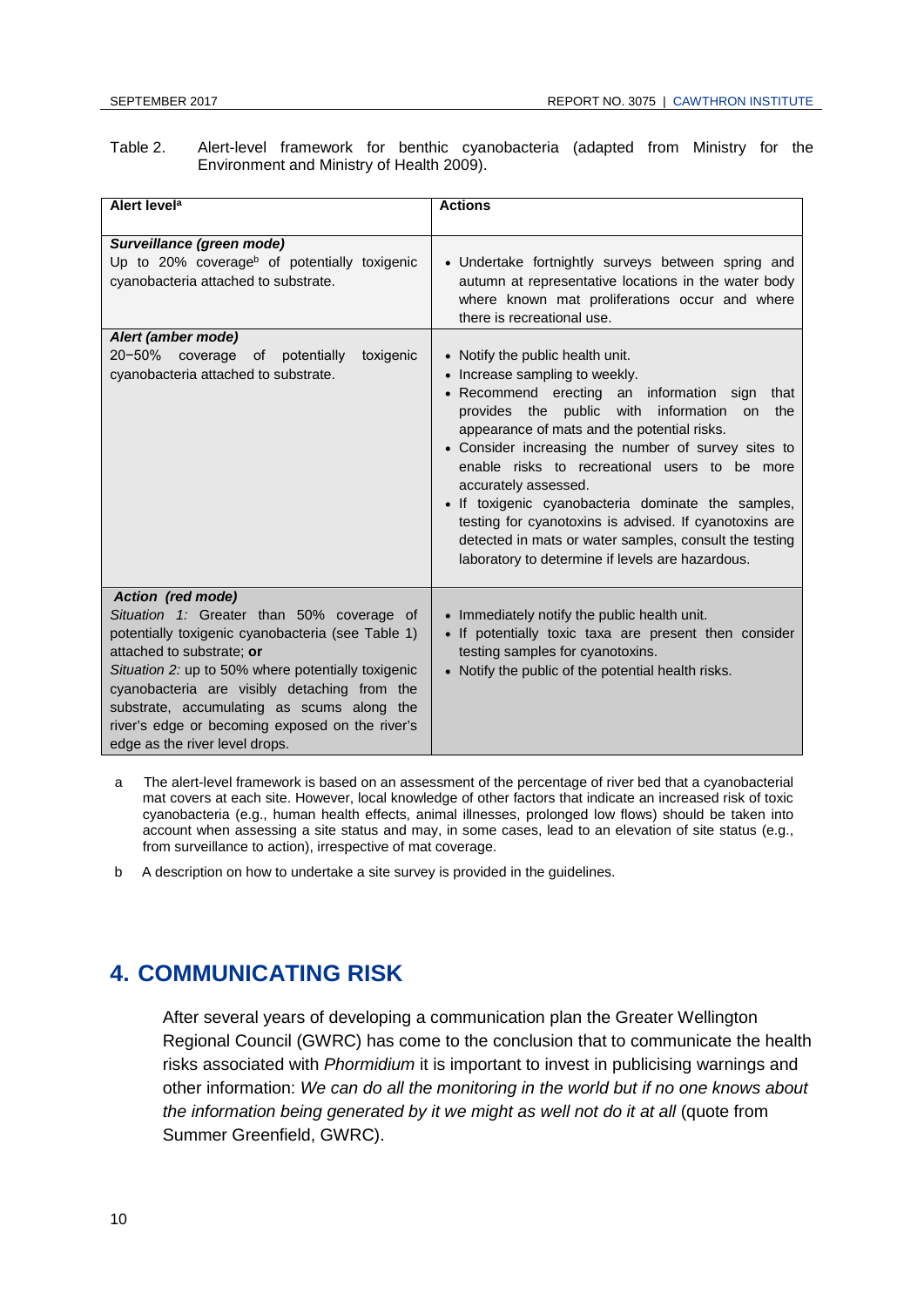### **4.1. Information and warning signs**

Information and/or warning signs at key sites can be an effective method to educate and/or warn the public of potential risks. The extent of *Phormidium* blooms can vary rapidly; for example, they might be removed after heavy rain, and expand rapidly in summer. Additionally, it is not possible to monitor all sites on a regular basis. It also takes considerable resources to put up and remove signs. It is important to keep these up to date, otherwise the public becomes complacent, believing that the warning signs are always up even when there is no risk. For these reasons many regional councils now use information signs, or a combination of information and warning signs. The aim of the information sign approach is to educate the public on what to look for, and to help them make an informed decision on whether the waterbody is safe to use.

After several years of experimenting the GWRC now have a single information sign which is placed at key site with known *Phormidium* problems. Initially these signs included big red 'warnings' and 'don't swim'-type symbols. They noted that the public found these signs scary and it made them think that *Phormidium* was a problem all summer long (but in reality, in the Hutt River *Phormidium* is present < 15% of the time). Greater Wellington Regional Council has now changed the signs, removing the warning symbols [\(Figure 3\)](#page-15-0). The aim of these is that when they are put in place during summer they would alert people to a potential risk and provide public advice on the latest warnings (i.e., in the GWRC case, the 'summer check' section of their website).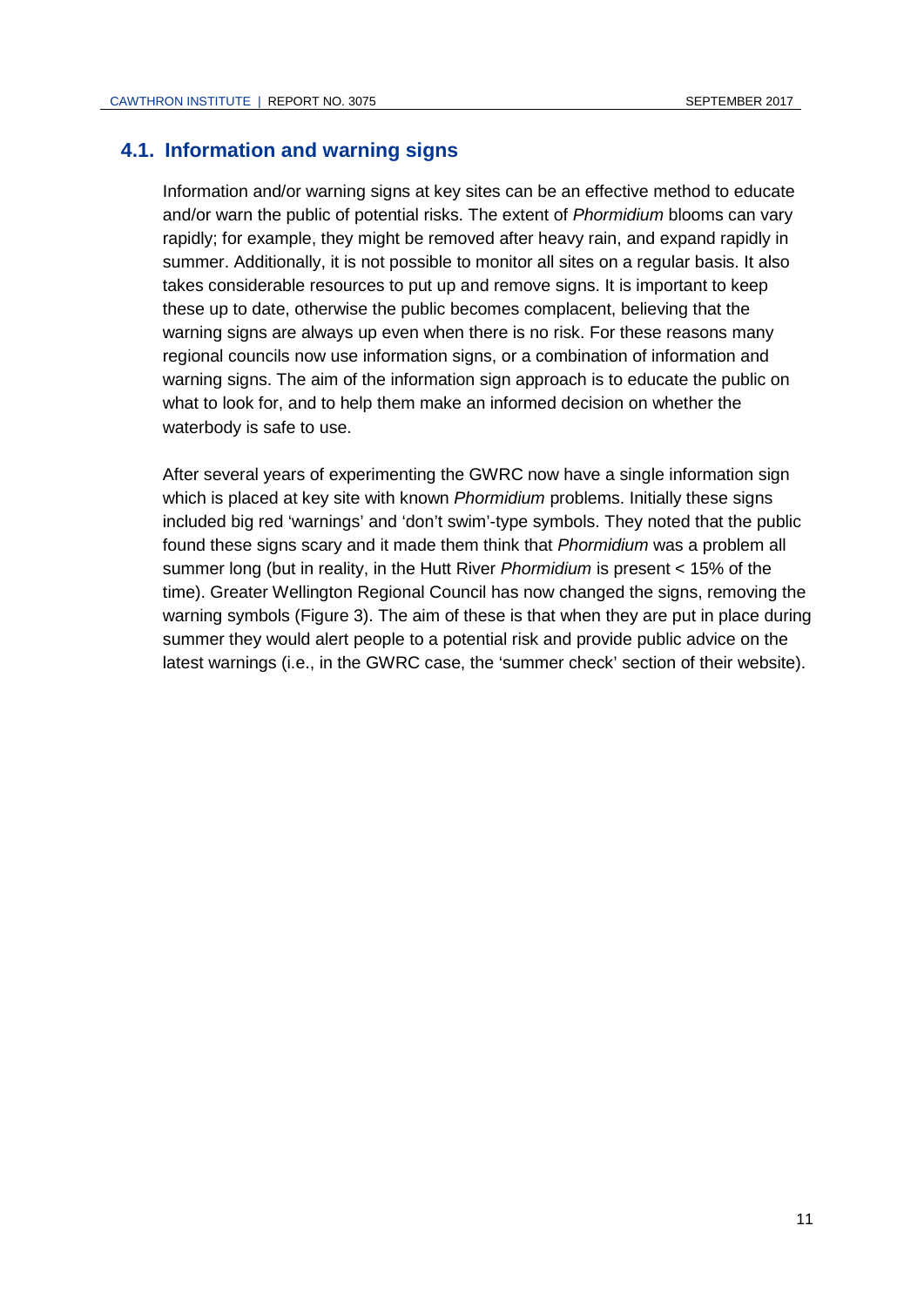

Figure 3. The Greater Wellington Regional Council toxic algae information sign used in 2016/2017.

<span id="page-15-0"></span>Nelson has adopted a similar approach with permanent information signs placed at key sites along affected rivers [\(Figure 4\)](#page-16-0), and warning signs are put up when cover exceeds the thresholds given in the New Zealand Guidelines for Managing Cyanobacteria in Recreational Fresh Waters (Ministry for the Environment and Ministry of Health 2009). At some sites in the Canterbury region (and other regions in New Zealand) the permanent signs include both information and a 'fire warning' alert system which is updated based on the most recent monitoring data [\(Figure 5\)](#page-16-1).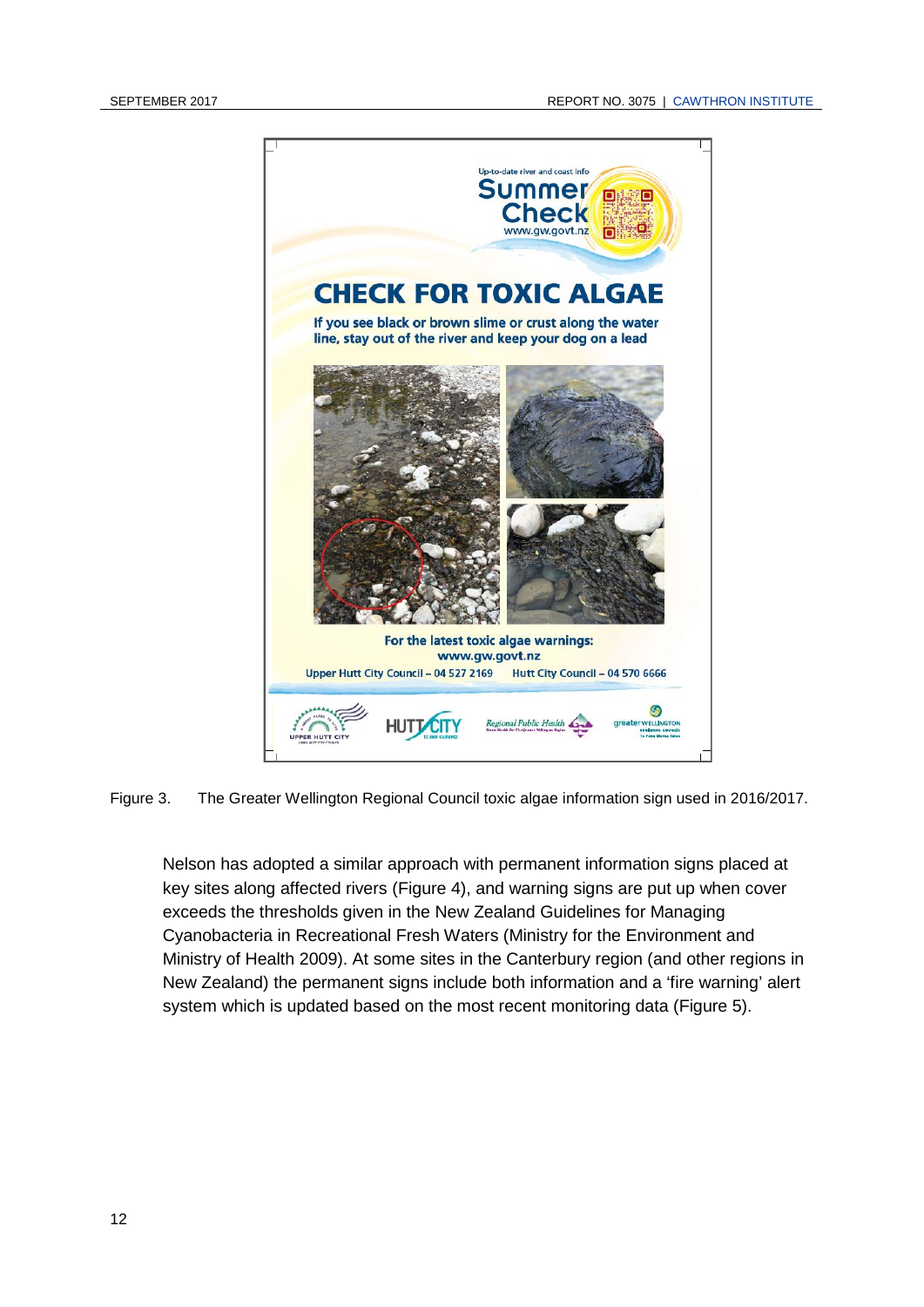

<span id="page-16-0"></span>Figure 4. The Nelson City Council toxic algae information (A), and warning (B) signs.

<span id="page-16-1"></span>

Figure 5. An example of a toxic algae information and warning sign used by Environment Canterbury.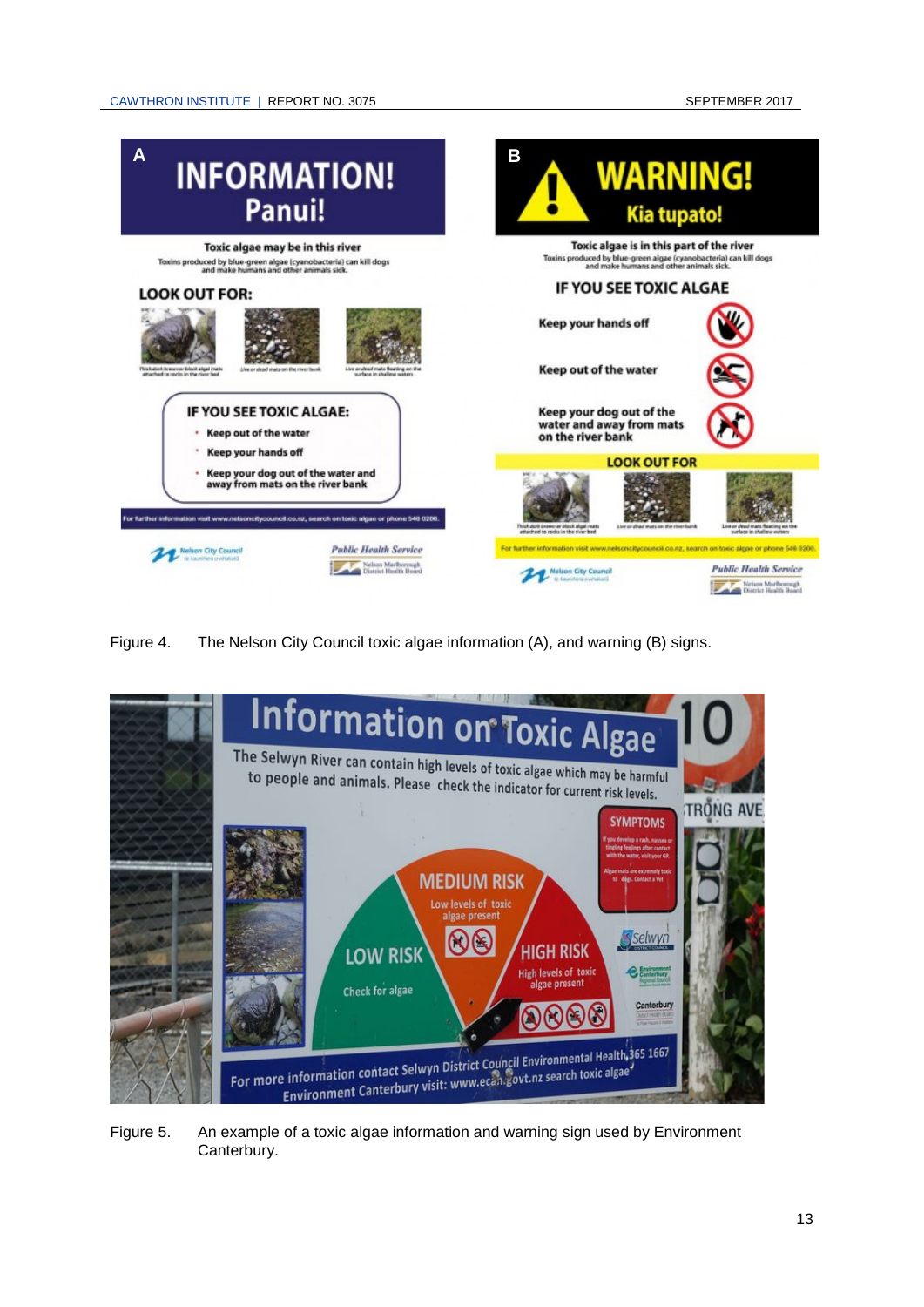#### **4.2. Websites**

Regional council websites contain a wealth of valuable information aimed at educating the general public on *Phormidium/*cyanobacteria, and it is recommended that Environment Southland develop a similar resource on their website.

The Greater Wellington Regional Council has a particularly good website that includes a description of cyanobacteria, frequently asked questions, photo gallery, links to several short videos, and an interactive map that allows users to see if there are any toxic algae warnings currently in place: [http://www.gw.govt.nz/toxic-algae-faqs/.](http://www.gw.govt.nz/toxic-algae-faqs/)

Below are links to other Regional Council webpages, most of which include fact sheets, photos and locations of current warnings.

Environment Canterbury Regional Council [https://www.ecan.govt.nz/your-region/your-environment/water/cyanobacteria](https://www.ecan.govt.nz/your-region/your-environment/water/cyanobacteria-warnings/)[warnings/](https://www.ecan.govt.nz/your-region/your-environment/water/cyanobacteria-warnings/)

Nelson City Council <http://nelson.govt.nz/environment/water-3/toxic-algae/>

Tasman District Council

[http://www.tasman.govt.nz/environment/water/rivers/river-water-quality/toxic-algae](http://www.tasman.govt.nz/environment/water/rivers/river-water-quality/toxic-algae-monitoring/)[monitoring/](http://www.tasman.govt.nz/environment/water/rivers/river-water-quality/toxic-algae-monitoring/)

Bay of Plenty Regional Council

[https://www.boprc.govt.nz/our-region-and-environment/rivers-and-drainage/river](https://www.boprc.govt.nz/our-region-and-environment/rivers-and-drainage/river-algae-monitoring-and-warnings/)[algae-monitoring-and-warnings/](https://www.boprc.govt.nz/our-region-and-environment/rivers-and-drainage/river-algae-monitoring-and-warnings/)

Hawkes Bay Regional Council <http://www.hbrc.govt.nz/hawkes-bay/swimming/swimminginhb/>

Otago Regional Council <http://www.orc.govt.nz/Information-and-Services/Pest-Control/Plant-pests/toxic-algae/>

### **4.3. Videos**

Short videos are a particularly effective format to educate the public on the appearance and risks posed by *Phormidium*.

The GWRC has produce several short videos which are embedded in their website: <http://www.gw.govt.nz/toxic-algae-faqs/>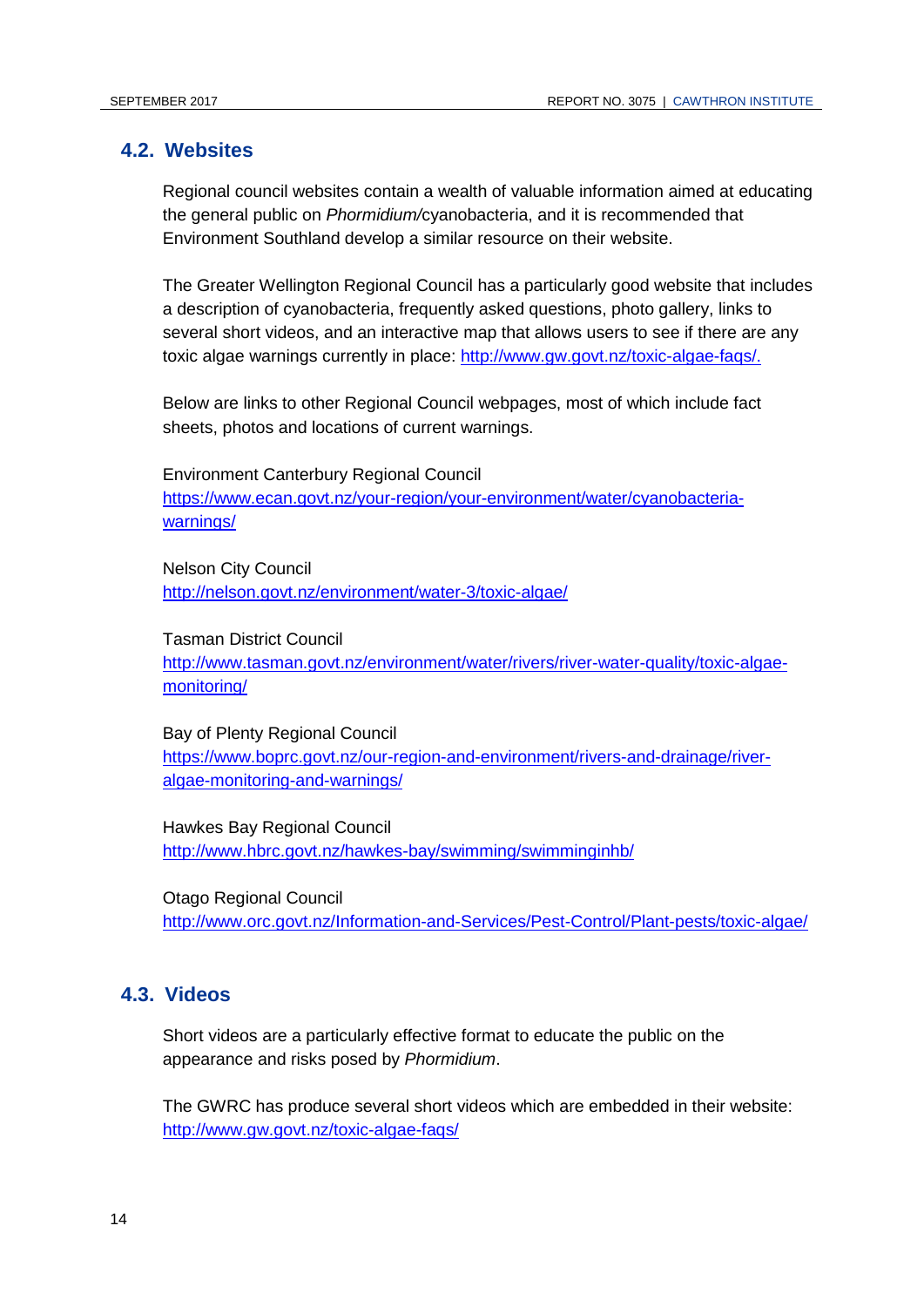Their target audience was recreational water users within the greater Wellington region including; dog walkers, swimmers and those involved in water sports. The video's focus is on answering commonly asked questions in a clear, and accessible manner.

Cawthron has also produced a similar video that aims to show river users what *Phormidium* looks like, highlight the risks, and provide suggestions on where further information can be obtained. Environment Southland are welcome to embed this video in their website: [https://vimeo.com/160826825.](https://vimeo.com/160826825)

### **4.4. Social and other media**

The GWRC has been extremely proactive at informing the public of the risks posed by *Phormidium*. This section is based on their experiences and communication plan.

The GWRC trialled three different social media platforms: Twitter, Facebook and Neighbourly.

Twitter was used to update the public of new *Phormidium* blooms, and any changes to certain sites over time. The benefits of Twitter were that posts are easily and readily shared and engaged with. The limitations of Twitter are that it doesn't provide much room for explanation (140 characters maximum), additional information or ongoing engagement. Their posts related to toxic algae were highly engaged with over December 2015, January and February 2016

An example of their Twitter post in February 2016:

*High toxic algae warning @ Hutt River Silverstream. Unsafe for swimming & dogs. Check [#summercheck](https://twitter.com/hashtag/summercheck?src=hash) for latest alerts [http://www.gw.govt.nz/summer-check/](https://t.co/KlcQhfQNrr)*

GWRC found that Facebook was the most successful social media platform. It provided opportunities (and enough writing space) for answering questions, directing users to information sources (such as the GWRC website).

An example of a Facebook post in February 2015:

*Toxic algae has been found in parts of the Waipoua River, near Masterton, so keep your dog on a lead and take care near the water.*

*Monitoring of the Waipoua River at Colombo Road shows that the amount of brown or black toxic algal mats growing on the river bed has reached moderate levels. With temperatures warming up it's providing ideal conditions for algae growth. If ingested it can kill livestock and dogs and contact can cause sickness in humans. Masterton*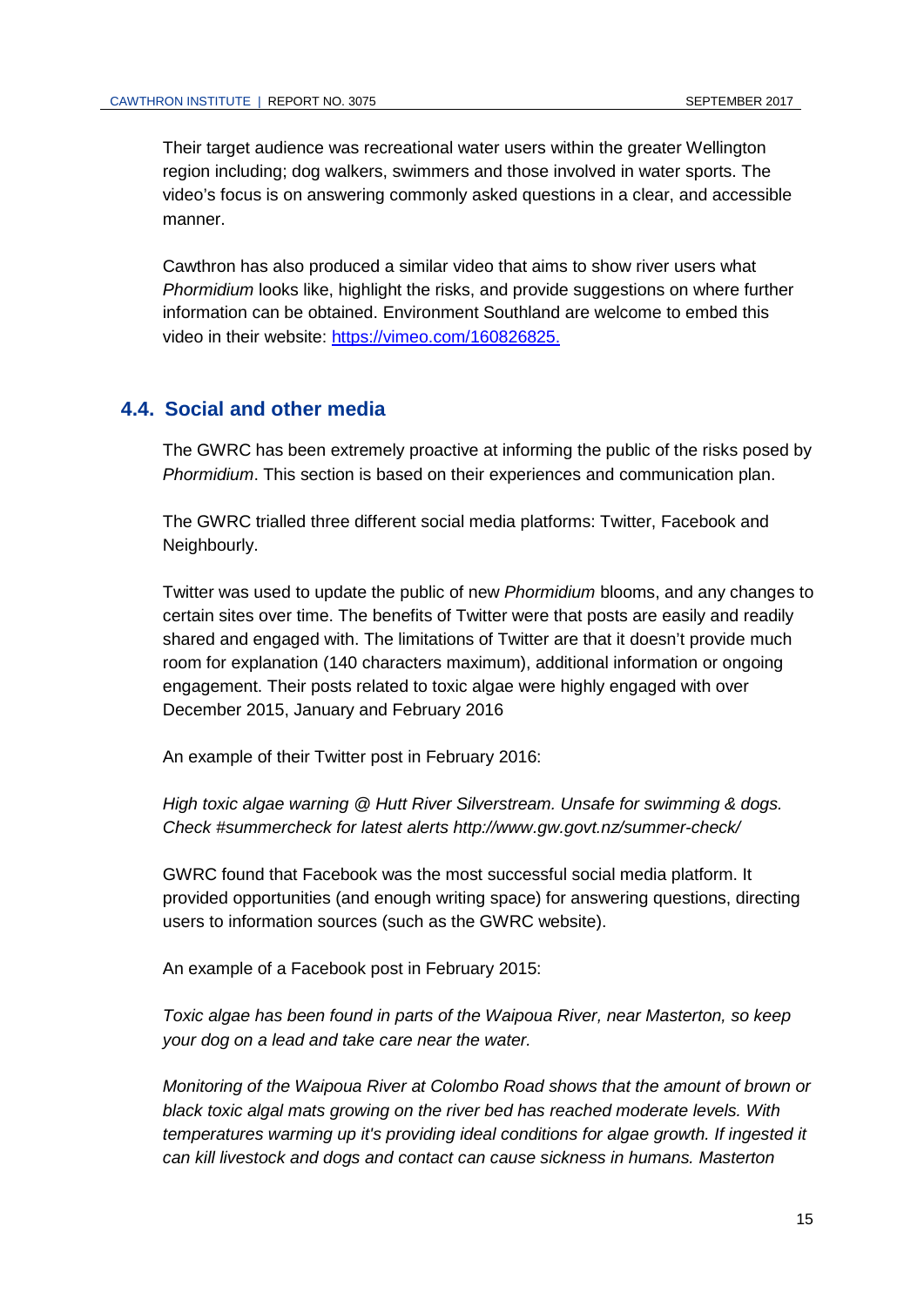*District Council has posted toxic algae information signs at key access points along the river.*

*Monitoring of Wellington waterways and coastal areas is carried out by Greater Wellington Regional Council, Regional Public Health and local authorities on a weekly basis over the summer months. Keep an eye on the [#summercheck](https://www.facebook.com/hashtag/summercheck?source=feed_text&story_id=1100950709917357) website for the latest monitoring results. (Image inserted)*

Neighbourly is a social media platform for members of the public. Greater Wellington Regional Council directed posts to certain community groups depending on the location of the *Phormidium* blooms. They found that using this platform encouraged participants to have discussions amongst themselves. Because of the way Neighbourly is set up it was hard to measure the effectiveness of this platform in reaching the target audience.

Other media avenues that have been utilised by GWRC (and other councils) around New Zealand include:

- Producing an information pamphlet for pet owners, this is distributed to local veterinarian clinics.
- A text alert that goes out to registered dog owners at the start of each summer to remind owners to remain vigilant at certain sites.
- Booking radio advertising slots; for example, GWRC used approximately 300 radio spots in 2015/16 encouraging people to find out about the potential health risk from swimming at their favourite swimming spot and if there are warnings in place. The main aim was to encourage the public to make regular use of their interactive water quality map.
- Meetings with key stakeholders—e.g. local veterinarian Association Branches, community groups etc.

### **5. FINAL RECOMMENDATIONS**

It is important the public is educated about the risks *Phormidium* poses, but that this is done in a manner that does not scare them away from using rivers.

Potentially toxic *Phormidium* are present at a number of sites in the Southland region. The concentrations of toxins at some sites are extremely high (i.e. the highest detected in New Zealand to date), and preliminary studies have shown that anatoxins accumulate in aquatic organisms at one site. Currently some of these sites are monitored as part of the State of the Environment periphyton programme (monthly).

The following actions are recommended: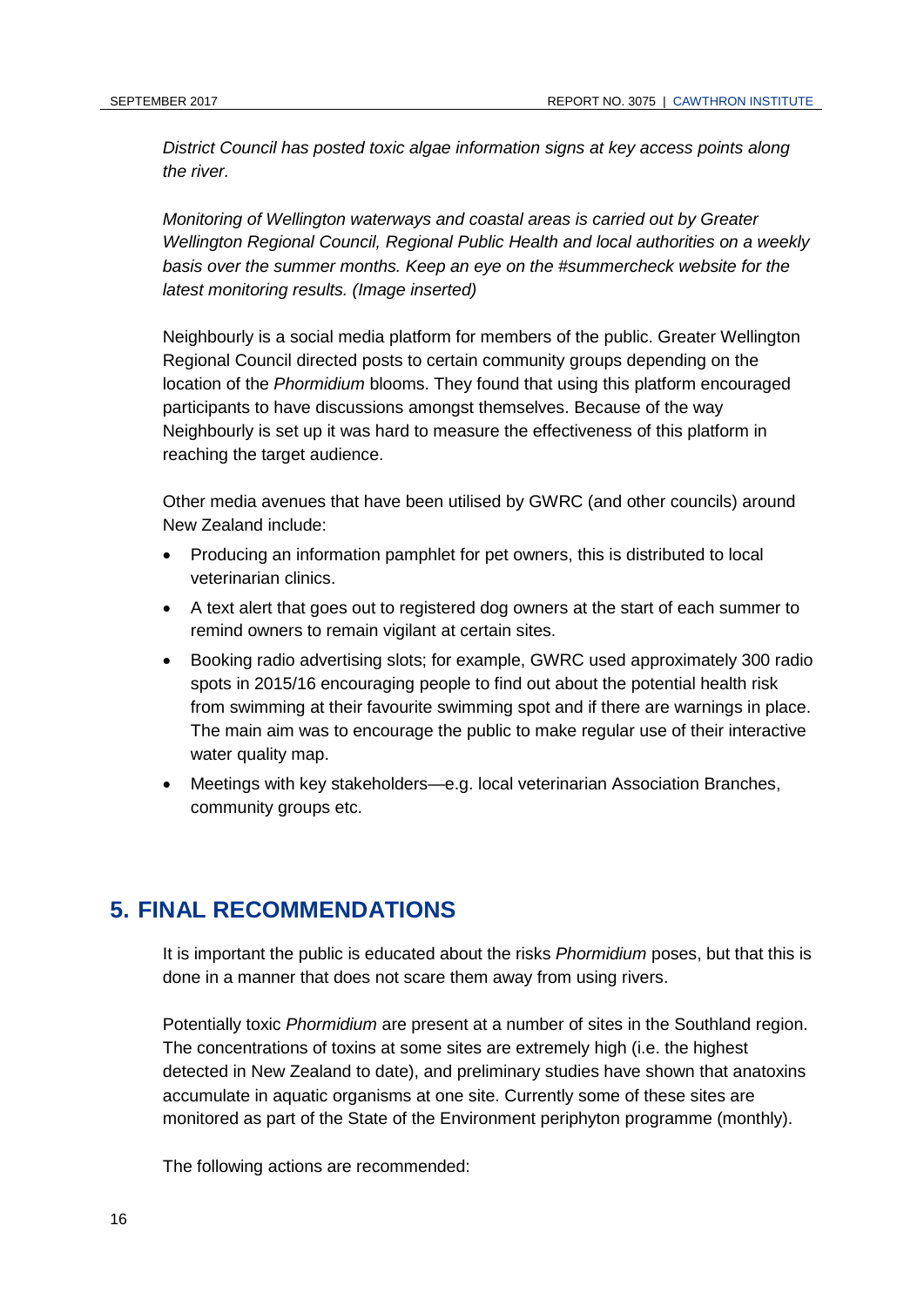- A review of the current *Phormidium* monitoring programme at specific recreational sites – some key sites may need more regular monitoring. The development of a site-specific model for predicting cover (an Envirolink project underway) may eventually elevate the need for regular monitoring at some sites, but the validation of this will take several years.
- Design and erect information signs at key sites.
- Develop a webpage promoting public awareness of *Phormidium* in the Southland region.
- Develop a *Phormidium*/cyanobacterial communication strategy.

### **6. ACKNOWLEDGEMENTS**

This work was funded by an Envirolink Small Advice grant (1781-ESRC169). Mark Heath and Penny Fairbrother (GRWC) and Summer Greenfield (formerly GRWC) are thanked for sharing their benthic cyanobacterial communication strategies and other valuable information. Xavier Pochon and Roger Young (Cawthron) are thanked for their valuable suggestions during the review of this report, and Gretchen Rasch (Cawthron) for scientific editing.

### **7. REFERENCES**

- Backer L, Landsberg J, Miller M, Keel K, Taylor T 2013. Canine cyanotoxin poisonings in the United States (1920-2012): review of suspected and confirmed cases from three data sources. Toxins 5: 1597-1628.
- Brasell K, Heath M, Ryan K, Wood S 2015. Successional change in microbial communities of benthic *Phormidium*-dominated biofilms. Microbial Ecology 69: 254-266.
- Carmichael WW, Gorham PR, Biggs DF 1977. Two laboratory case studies on the oral toxicity to calves of the freshwater cyanophyte (blue-green alga) *Anabaena flos-aquae* NRC-44-1. Canadian Veterinary Journal 18: 71-75.
- Chorus I, Bartram J 1999. Toxic cyanobacteria in water: a guide to their public health consequences, Monitoring and Management. London, E & F Spon.
- Edwards C, Beattie KA, Scrimgeour CM, Codd GA 1992. Identification of anatoxin-a in benthic cyanobacteria (blue-green algae) and in associated dog poisonings at Loch Insh, Scotland. Toxicon 30: 1165-1175.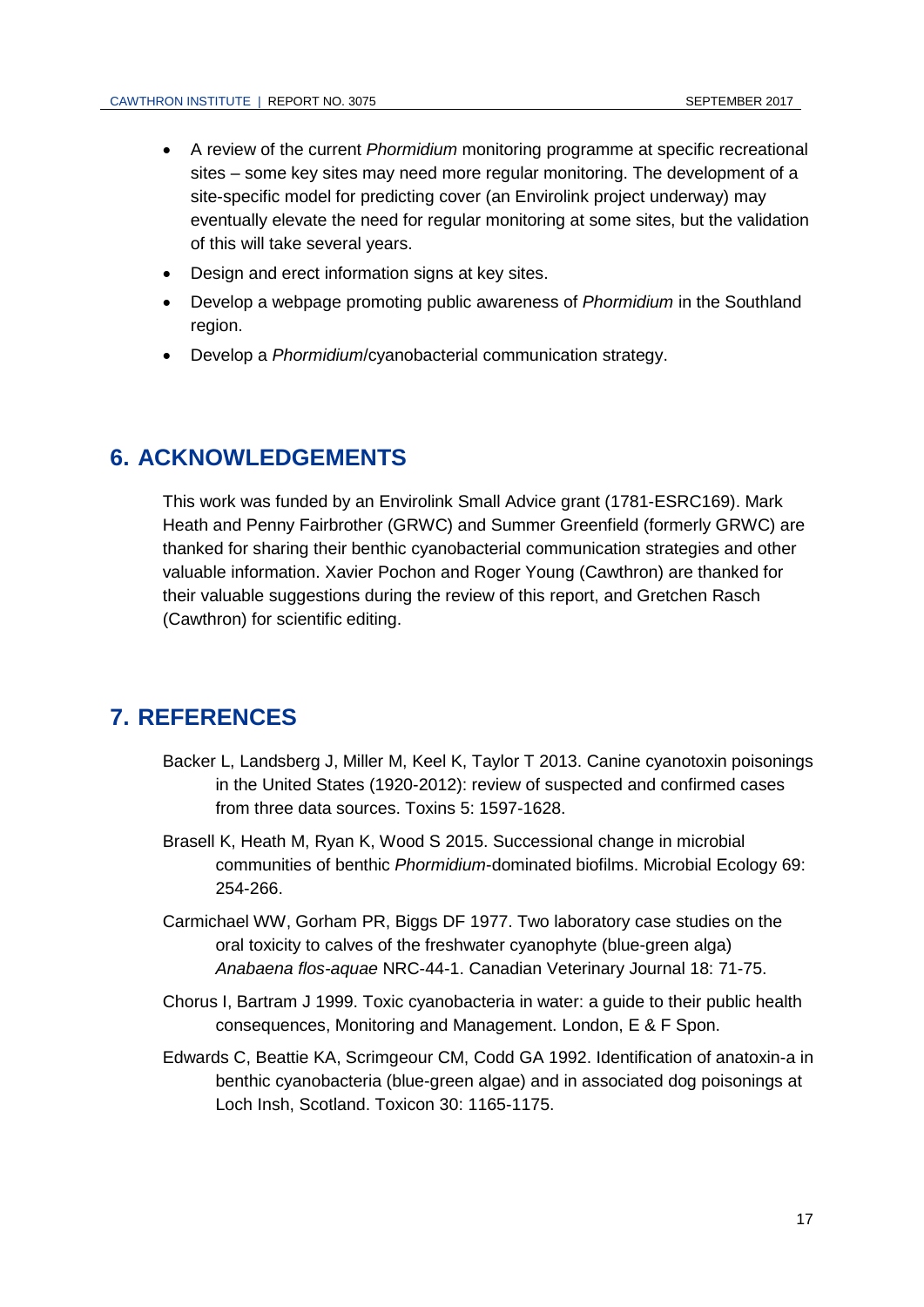- Faassen EJ, Harkema L, Begeman L, Lurling M 2012. First report of (homo)anatoxina and dog neurotoxicosis after ingestion of benthic cyanobacteria in The Netherlands. Toxicon 60: 378-384.
- Hamill KD 2001. Toxicity in benthic freshwater cyanobacteria (blue-green algae): first observations in New Zealand. New Zealand Journal of Marine and Freshwater Research 35: 1057−1059.
- Harland F, Wood SA, Broady P, Williamson W, Gaw S 2014. Polyphasic studies of benthic freshwater cyanobacteria in Canterbury, New Zealand. New Zealand Journal of Botany 52: 116-135.
- Heath M, Wood SA, Ryan K 2010. Polyphasic assessment of fresh-water benthic mat forming cyanobacteria isolated from New Zealand. FEMS Microbiology 73: 95- 109.
- Heath MA, Wood SA 2010. Benthic cyanobacteria and anatoxin-a and homanatoixn-a concentrations in five Southland rivers. Prepared for Environment Southland. Cawthron Report No. 1841. 17 p
- McAllister T, Wood SA, Hawes I 2016. The rise of toxic benthic *Phormidium*  proliferations: a review of their taxonomy, distribution, toxin content and factors regulating prevalence and increased severity. Harmful Algae 55: 282-294
- Ministry for the Environment and Ministry of Health 2009. New Zealand guidelines for managing cyanobacteria in recreational fresh waters – interim guidelines. Prepared for the Ministry for the Environment and the Ministry of Health by SA Wood, DP Hamilton, WJ Paul, KA Safi, WM Williamson. Wellington: Ministry for the Environment. 89 p.
- National Health and Medical Research Council 2008. Guidelines for managing risks in recreational water. Australian Government National Health and Medical Research Council. https://www.nhmrc.gov.au/\_files\_nhmrc/publications/attachments/eh38.pdf
- Oporowska M, Pawlik-Skowronska B, Kalinowska R 2014. Accumulation and effects of cyanobacterial microcystins and anatoxin-a on benthic larvae of *Chironomus* spp. (Diptera: Chironomidae). European Journal of Entomology 111: 83-90.
- Orr PT, Jones GJ, Hunter RA, Berger K, De Paoli DA, Orr CLA 2001. Ingestion of toxic by dairy cattle and the implications for microcystin contamination of milk. Toxicon 39: 1847-1854.
- Osswald J, Azevedo J, Vasconcelos V, Guilhermino L 2011. Experimental determination of the bioconcentration factors for anatoxin-a in juvenile rainbow trout (*Oncorhynchus mykiss*)*.* Proceedings of the International Academy of Ecology and Environmental Sciences 1: 77-86.
- Osswald J, Rellán S, Carvalho AP, Gago A, Vasconcelos V 2007. Acute effect of anatoxin-a producing cyanobacteria on juvenile fish *Cyprinus carpio*. Toxicon 49:693-698.